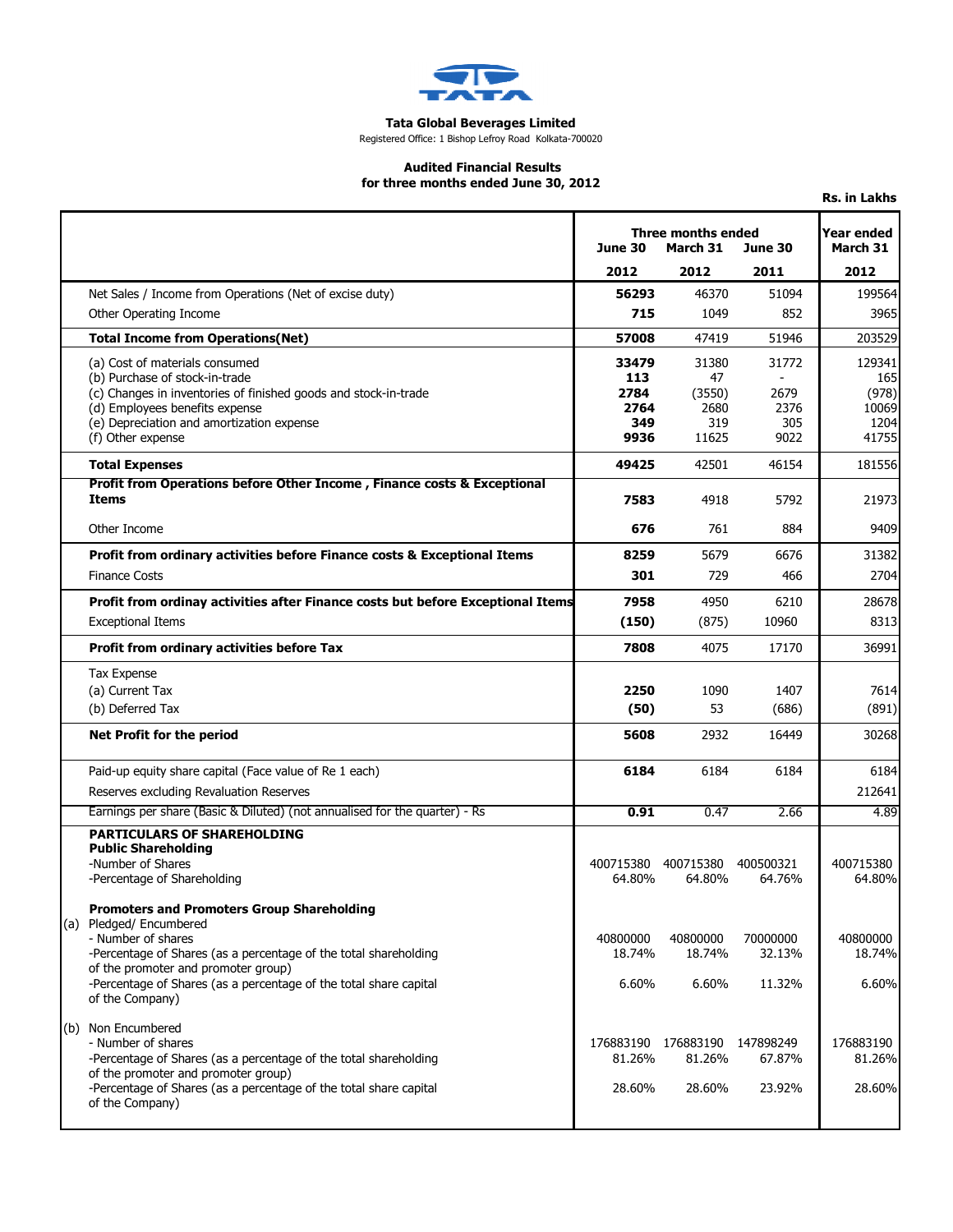## **Notes:**

- 1. Total Operating Income for the quarter at Rs 570.08 crores grew by 10% over the corresponding quarter of the previous year driven mainly by higher volumes and better price realization. Profit from operations at Rs 75.83 crores is higher by 31% from the corresponding quarter of the previous year driven by improved performance of the branded tea operations.
- 2. Exceptional items during the quarter represent expenditure on new product development Rs 1.5 crs. Exceptional items for the previous period represent profit arising out of sale of noncore investments aggregating to Rs. 137.21 crores net of future payment under contractual obligation of Rs. 17.67 crores, estimated loss on discard of assets Rs 4.23 crores and provision for settlement of claims of Rs. 5.71 crores.
- 3. Earnings per share (EPS) (basic and diluted) for the quarter of Rs. 0.91 is lower than Rs 2.66 reported for the corresponding quarter of the previous year mainly due to the impact of exceptional items. Net of the impact of exceptional items, EPS (basic and diluted) for the current quarter is Rs. 0.92 as compared to Rs 0.74 for the corresponding quarter of the previous year.
- 4. As the Company's activity falls within a single business segment, viz "Buying / Blending and Sale of tea in bulk and value added form" the disclosure requirements of Accounting Standard (AS-17) on "Segment Reporting" notified by the Companies (Accounting Standard) Rules 2006, are not applicable.
- 5. Investor complaints :

| Pending at the   | Received during the | Disposed off during | Remaining          |
|------------------|---------------------|---------------------|--------------------|
| beginning of the | Quarter             | the Quarter         | unresolved at the  |
| Quarter          |                     |                     | end of the Quarter |
|                  |                     |                     |                    |

6. Previous period's figures have been rearranged/ regrouped to the extent necessary, to conform to the current period's figures.